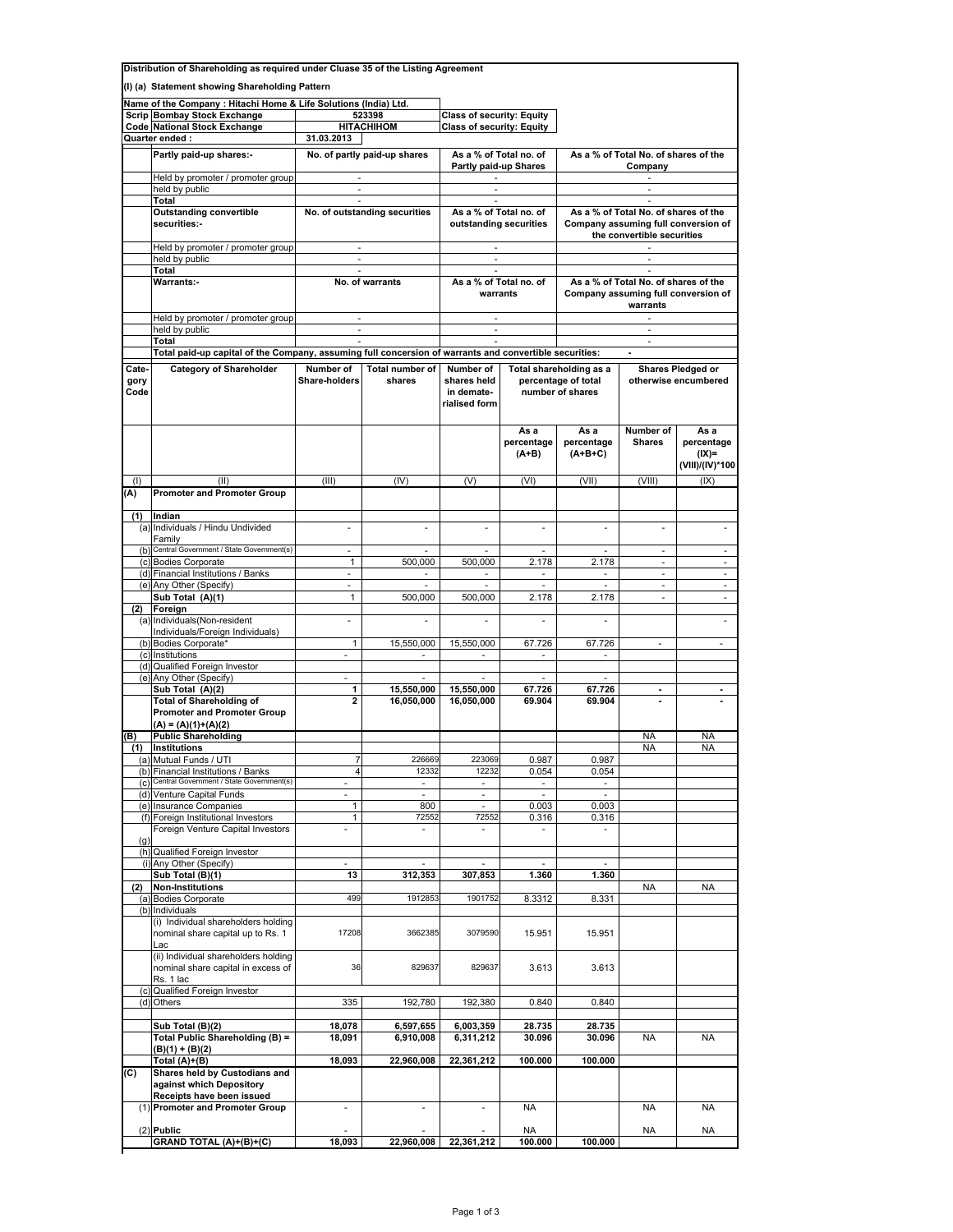| (I) (b) Statement showing holding of securities (including shares, warrants, convertible securities) of persons belonging to the category "Promoter and Promoter Group" |                                                                                                                                                                                                                                                      |                                                             |                                                                                                                                      |                                                                                                                                                                 |                                                                              |                                                                         |                                                                                             |                                                                                                                     |                                                      |                                                                                     |                                                                                                                                                                                 |
|-------------------------------------------------------------------------------------------------------------------------------------------------------------------------|------------------------------------------------------------------------------------------------------------------------------------------------------------------------------------------------------------------------------------------------------|-------------------------------------------------------------|--------------------------------------------------------------------------------------------------------------------------------------|-----------------------------------------------------------------------------------------------------------------------------------------------------------------|------------------------------------------------------------------------------|-------------------------------------------------------------------------|---------------------------------------------------------------------------------------------|---------------------------------------------------------------------------------------------------------------------|------------------------------------------------------|-------------------------------------------------------------------------------------|---------------------------------------------------------------------------------------------------------------------------------------------------------------------------------|
| Sr.<br>No.                                                                                                                                                              | Name of the Shareholder                                                                                                                                                                                                                              |                                                             | Details of shares held                                                                                                               |                                                                                                                                                                 | <b>Encumbered shares</b>                                                     |                                                                         | <b>Details of warrants</b>                                                                  |                                                                                                                     | Details of<br>convertible<br>securities              |                                                                                     | <b>Total Shares</b><br>(including<br>underlying<br>shares<br>assuming full<br>conversion of<br>warrants and<br>convertible<br>securities) as a<br>% of diluted<br>share capital |
|                                                                                                                                                                         |                                                                                                                                                                                                                                                      | No of Shares<br>held                                        | As a % of grand<br>total (A)+(B)+(C)                                                                                                 | No                                                                                                                                                              | As a<br>percentage<br>(VI)=(V)/(III)*<br>100                                 | As a % of<br>grand total<br>(A)+(B)+(C) of<br>sub-clause<br>(I)(a)(VII) | No of<br>warrants<br>held                                                                   | As a % of<br>total no. of<br>warrants of<br>the same<br>class                                                       | No of<br>conver-<br>tible<br>secu-<br>rities<br>held | As a % of<br>total no. of<br>conver-<br>tible<br>securities<br>of the same<br>class |                                                                                                                                                                                 |
| (1)                                                                                                                                                                     | (II)                                                                                                                                                                                                                                                 | (III)                                                       | (IV)                                                                                                                                 | (V)                                                                                                                                                             | (VI)                                                                         | (VII)<br>$\pmb{0}$                                                      | (VIII)                                                                                      | (IX)                                                                                                                | (X)                                                  | (XI)                                                                                | (XII)                                                                                                                                                                           |
| 1<br>$\overline{\mathbf{c}}$                                                                                                                                            | Hitachi Appliances Inc.<br>Hitachi India Pvt. Ltd.*                                                                                                                                                                                                  | 15550000<br>500000                                          | 67.726<br>2.178                                                                                                                      | $\overline{0}$<br>$\overline{0}$                                                                                                                                | 0<br>0                                                                       | $\overline{0}$                                                          | $\overline{0}$<br>$\mathbf 0$                                                               | 0.000<br>0.000                                                                                                      | 0<br>0                                               | 0.000<br>0.000                                                                      | 67.726<br>2.178                                                                                                                                                                 |
|                                                                                                                                                                         | Total                                                                                                                                                                                                                                                | 16050000                                                    | 69.904                                                                                                                               | $\overline{0}$                                                                                                                                                  | $\Omega$                                                                     | 0                                                                       | $\mathbf{0}$                                                                                | 0.000                                                                                                               | $\pmb{0}$                                            | 0.000                                                                               | 69.904                                                                                                                                                                          |
|                                                                                                                                                                         |                                                                                                                                                                                                                                                      |                                                             |                                                                                                                                      |                                                                                                                                                                 |                                                                              |                                                                         |                                                                                             |                                                                                                                     |                                                      |                                                                                     |                                                                                                                                                                                 |
|                                                                                                                                                                         | (I) (c) (i) Statement showing holding of securities (including shares, warrants, convertible securities) of persons belonging to the category "Public" and                                                                                           |                                                             |                                                                                                                                      |                                                                                                                                                                 |                                                                              |                                                                         |                                                                                             |                                                                                                                     |                                                      |                                                                                     |                                                                                                                                                                                 |
| Sr.<br>No.                                                                                                                                                              | holding more than 1% of the total number of shares<br>Name of the Shareholder                                                                                                                                                                        | No of Shares<br>held                                        | Shares as a<br>percentage of<br>total number of<br>shares {i.e.,                                                                     | No of<br>warrants                                                                                                                                               | <b>Details of warrants</b><br>As a % of<br>total no. of                      | Details of convertible<br>securities<br>No of<br>convertible            | % w.r.t. total<br>no. of                                                                    | <b>Total Shares</b><br>(including underlying<br>shares assuming full<br>conversion of warrants                      |                                                      |                                                                                     |                                                                                                                                                                                 |
|                                                                                                                                                                         |                                                                                                                                                                                                                                                      |                                                             | <b>Grand Total</b><br>$(A)+(B)+(C)$<br>indicated in<br><b>Statement at</b><br>para (I)(a) above}                                     | held                                                                                                                                                            | warrants of<br>the same<br>class                                             | securities<br>held                                                      | convertible<br>securities of<br>the same<br>class                                           | and convertible<br>securities) as a % of<br>diluted share capital                                                   |                                                      |                                                                                     |                                                                                                                                                                                 |
| 1                                                                                                                                                                       | <b>BAJAJ ALLIANZ LIFE</b><br>INSURANCE COMPANY LTD                                                                                                                                                                                                   | 1017677                                                     | 4.432                                                                                                                                | $\overline{0}$                                                                                                                                                  | 0.000                                                                        |                                                                         | 0.000                                                                                       |                                                                                                                     | 4.432                                                |                                                                                     |                                                                                                                                                                                 |
|                                                                                                                                                                         | Total                                                                                                                                                                                                                                                | 1017677                                                     | 4.432                                                                                                                                | $\overline{0}$                                                                                                                                                  | 0.000                                                                        | 0                                                                       | 0.000                                                                                       |                                                                                                                     | 4.432                                                |                                                                                     |                                                                                                                                                                                 |
|                                                                                                                                                                         |                                                                                                                                                                                                                                                      |                                                             |                                                                                                                                      |                                                                                                                                                                 |                                                                              |                                                                         |                                                                                             |                                                                                                                     |                                                      |                                                                                     |                                                                                                                                                                                 |
|                                                                                                                                                                         | (I) (c) (ii) Statement showing holding of securities (including shares, warrants, convertible securities) of persons (together with PAC) belonging to the<br>category "Public" and holding more than 5% of the total number of shares of the Company |                                                             |                                                                                                                                      |                                                                                                                                                                 |                                                                              |                                                                         |                                                                                             |                                                                                                                     |                                                      |                                                                                     |                                                                                                                                                                                 |
| Sr.<br>No.                                                                                                                                                              | Name of the Shareholder                                                                                                                                                                                                                              | No of Shares<br>held                                        | Shares as a<br>percentage of                                                                                                         |                                                                                                                                                                 | <b>Details of warrants</b>                                                   |                                                                         | <b>Details of convertible</b><br><b>Total Shares</b><br>securities<br>(including underlying |                                                                                                                     |                                                      |                                                                                     |                                                                                                                                                                                 |
|                                                                                                                                                                         |                                                                                                                                                                                                                                                      |                                                             | total number of<br>shares {i.e.,<br><b>Grand Total</b><br>$(A)+(B)+(C)$<br>indicated in<br><b>Statement at</b><br>para (I)(a) above} | No of<br>warrants<br>held                                                                                                                                       | As a % of<br>total no. of<br>warrants of<br>the same<br>class                | No of<br>convertible<br>securities<br>held                              | % w.r.t. total<br>no. of<br>convertible<br>securities of<br>the same<br>class               | shares assuming full<br>conversion of warrants<br>and convertible<br>securities) as a % of<br>diluted share capital |                                                      |                                                                                     |                                                                                                                                                                                 |
|                                                                                                                                                                         | No such shareholder                                                                                                                                                                                                                                  |                                                             |                                                                                                                                      |                                                                                                                                                                 |                                                                              |                                                                         |                                                                                             |                                                                                                                     |                                                      |                                                                                     |                                                                                                                                                                                 |
|                                                                                                                                                                         |                                                                                                                                                                                                                                                      |                                                             |                                                                                                                                      |                                                                                                                                                                 |                                                                              |                                                                         |                                                                                             |                                                                                                                     |                                                      |                                                                                     |                                                                                                                                                                                 |
|                                                                                                                                                                         | Total                                                                                                                                                                                                                                                |                                                             |                                                                                                                                      |                                                                                                                                                                 |                                                                              |                                                                         |                                                                                             |                                                                                                                     |                                                      |                                                                                     |                                                                                                                                                                                 |
|                                                                                                                                                                         | (I) (d) Statement showing details of locke-in shares                                                                                                                                                                                                 |                                                             |                                                                                                                                      |                                                                                                                                                                 |                                                                              |                                                                         |                                                                                             |                                                                                                                     |                                                      |                                                                                     |                                                                                                                                                                                 |
| Sr.<br>No.                                                                                                                                                              | Name of the Shareholder                                                                                                                                                                                                                              |                                                             | Number of<br>Locked-in<br><b>Shares</b>                                                                                              | para (I)(a) above}                                                                                                                                              | Locked-in Shares as a percentage of<br>(A)+(B)+(C) indicated in Statement at | total number of shares {i.e., Grand Total                               |                                                                                             |                                                                                                                     |                                                      |                                                                                     |                                                                                                                                                                                 |
|                                                                                                                                                                         | No share of the Company is in Lock-in period.                                                                                                                                                                                                        |                                                             |                                                                                                                                      |                                                                                                                                                                 |                                                                              |                                                                         |                                                                                             |                                                                                                                     |                                                      |                                                                                     |                                                                                                                                                                                 |
| Sr.<br>No.                                                                                                                                                              | (II) (a) Statement showing details of Depository Receipts (DRs)<br>Type of outstanding DR (ADRs, Number of<br>GDRs, SDRs, etc.)                                                                                                                      | outstanding<br><b>DRs</b>                                   | Number of<br><b>Shares</b><br>underlying<br>oustanding DRs                                                                           | Shares underlying oustanding DRs as a<br>percentage of total number of shares<br>{i.e., Grand Total (A)+(B)+(C) indicated<br>in Statement at para (I)(a) above} |                                                                              |                                                                         |                                                                                             |                                                                                                                     |                                                      |                                                                                     |                                                                                                                                                                                 |
|                                                                                                                                                                         | No Depository Receipt Issued by the Company.<br>(II) (b) Statement showing Hoding of Depository Receipts (DRs), where underlying shares held by 'promoter /<br>promoter group' are in excess of 1% of the total number of shares                     |                                                             |                                                                                                                                      |                                                                                                                                                                 |                                                                              |                                                                         |                                                                                             |                                                                                                                     |                                                      |                                                                                     |                                                                                                                                                                                 |
| Sr.<br>No.                                                                                                                                                              | Name of the DR holder                                                                                                                                                                                                                                | Type of<br>outstanding<br>DR (ADRs,<br>GDRs, SDRs,<br>etc.) | Number of<br>Shares under-<br>lying out-<br>standing DRs                                                                             | {i.e., Grand Total (A)+(B)+(C) indicated<br>in Statement at para (I)(a) above}                                                                                  | percentage of total number of shares                                         | Shares underlying oustanding DRs as a                                   |                                                                                             |                                                                                                                     |                                                      |                                                                                     |                                                                                                                                                                                 |
|                                                                                                                                                                         | No such Depository Receipt.                                                                                                                                                                                                                          |                                                             |                                                                                                                                      |                                                                                                                                                                 |                                                                              |                                                                         |                                                                                             |                                                                                                                     |                                                      |                                                                                     |                                                                                                                                                                                 |

\* Hitachi India Pvt. Ltd. is 100% subsidiary of Hitachi Asia Ltd. Singapore